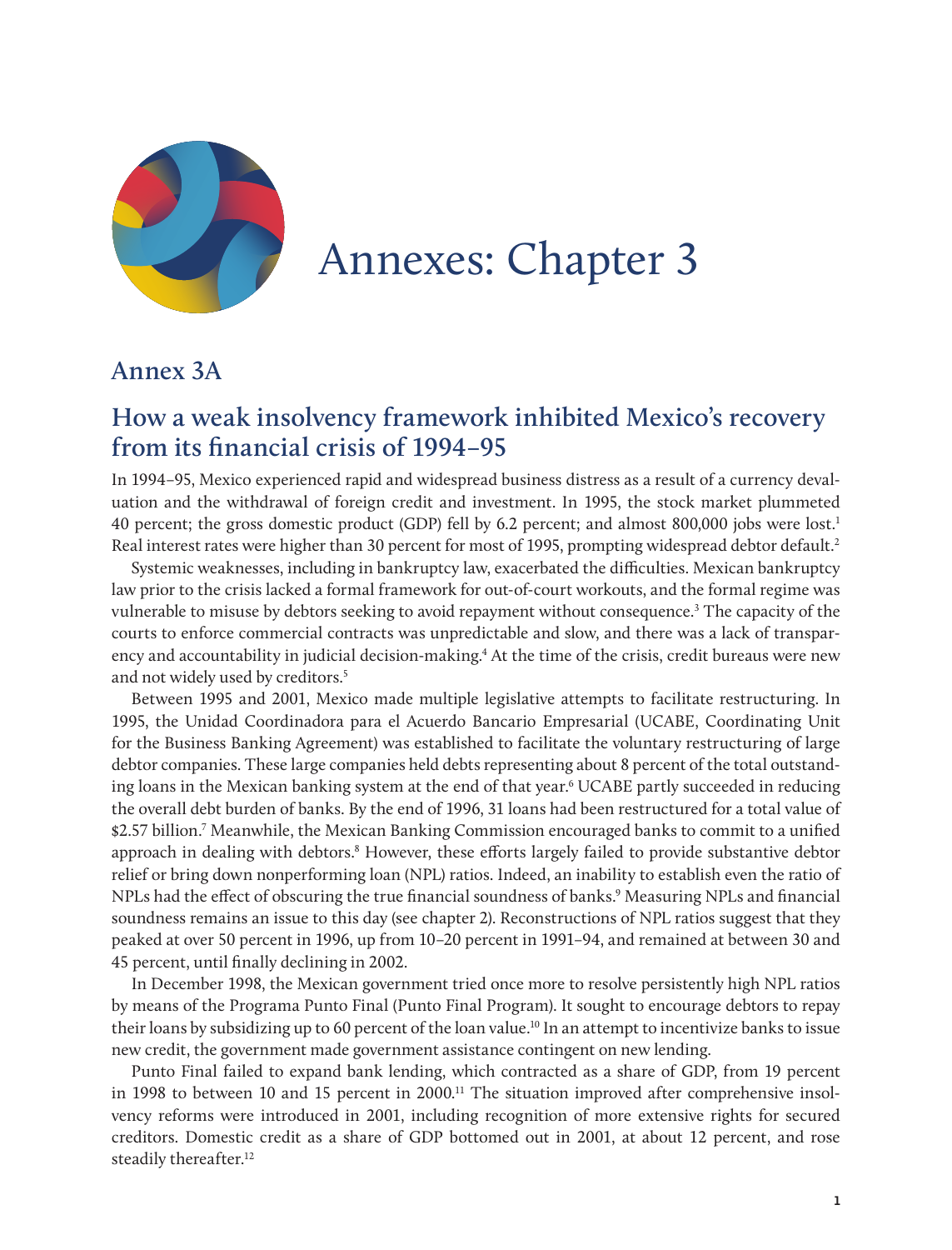The Mexican experience demonstrates the difficulty that governments face in facilitating creditor buy-in to a scheme for resolving NPLs when the underlying legal and judicial mechanisms for debt enforcement are inadequate. Although the initial reform efforts established, in principle, appropriate incentives for creditors to resolve NPLs, they were insufficient to foster concrete restructuring and bring debtors and creditors to the table because of poorly functioning legal, judicial, and bankruptcy systems and the prospects of weak enforcement.<sup>13</sup>

#### **Notes**

- 1. OECD (1999).
- 2. Santín Quiroz (2017).
- 3. Tittle (2005).
- 4. OECD (1999).
- 5. OECD (1999).
- 6. Lieberman et al. (2005).
- 7. Slover (1999).
- 8. Jones (1996).
- 9. Only interest in arrears, rather than interest and principal, was counted in the measure of an NPL. See Aldo (2012).

# **References**

- Aldo, Musacchio. 2012. "Mexico's Financial Crisis of 1994–1995." Harvard Business School Working Paper 12–101, Harvard Business School, Harvard University, Cambridge, MA. https://dash.harvard.edu/bitstream /handle/1/9056792/12-101.pdf.
- Calomiris, Charles, Daniela Klingebiel, and Luc Laeven. 2004. "A Taxonomy of Financial Crisis Resolution Mechanisms: Cross-Country Experience." Policy Research Working Paper 3379, World Bank, Washington, DC.
- Jones, Peter. 1996. "UCABE: A Troubled Debt Restructuring Unit." World Bank, Washington, DC.
- Lieberman, Ira, Mario Gobbo, William P. Mako, and Ruth L. Neyens. 2005. "Recent International Experience in the Use of Voluntary Workouts." In *Corporate Restructuring: Lessons from Experience*, edited by Michael
- 10. Calomiris, Klingebiel, and Laeven (2004).
- 11. Revised estimates suggest that in 2000 it was 15 percent rather than 10 percent. See World Bank, "Domestic Credit to Private Sector (% of GDP): Mexico," [https://](https://data.worldbank.org/indicator/FS.AST.PRVT.GD.ZS?locations=MX) [data.worldbank.org/indicator/FS.AST.PRVT.GD.ZS](https://data.worldbank.org/indicator/FS.AST.PRVT.GD.ZS?locations=MX) [?locations=MX.](https://data.worldbank.org/indicator/FS.AST.PRVT.GD.ZS?locations=MX)
- 12. See World Bank, "Domestic Credit to Private Sector (% of GDP): Mexico," [https://data.worldbank.org](https://data.worldbank.org/indicator/FS.AST.PRVT.GD.ZS?locations=MX) [/indicator/FS.AST.PRVT.GD.ZS?locations=MX.](https://data.worldbank.org/indicator/FS.AST.PRVT.GD.ZS?locations=MX)
- 13. OECD (1999).

Pomerleano and William Shaw, 59–98. Washington, DC: World Bank.

- OECD (Organisation for Economic Co-operation and Development). 1999. *Regulatory Reform in Mexico*. OECD Reviews of Regulatory Reform Series. Paris: OECD.
- Santín Quiroz, Osvaldo Antonio. 2017. "The Political Economy of Mexico's 1994 Financial Crisis." In *The Political Economy of Mexico's Financial Reform*, edited by Osvaldo Antonio Santín Quiroz, 207–37. Routledge Revivals Series. London: Routledge.
- Slover, Thomas W. 1999. "Tequila Sunrise: Has Mexico Emerged from the Darkness of Financial Crisis?" *Law and Business Review of the Americas* 5 (1): 91–135.
- Tittle, John. 2005. "Reform in Mexico Five Years Later." *ABI Journal* (May 1), American Bankruptcy Institute, Alexandria, VA. [https://www.abi.org/abi-journal/reform](https://www.abi.org/abi-journal/reform-in-mexico-five-years-later) [-in-mexico-five-years-later.](https://www.abi.org/abi-journal/reform-in-mexico-five-years-later)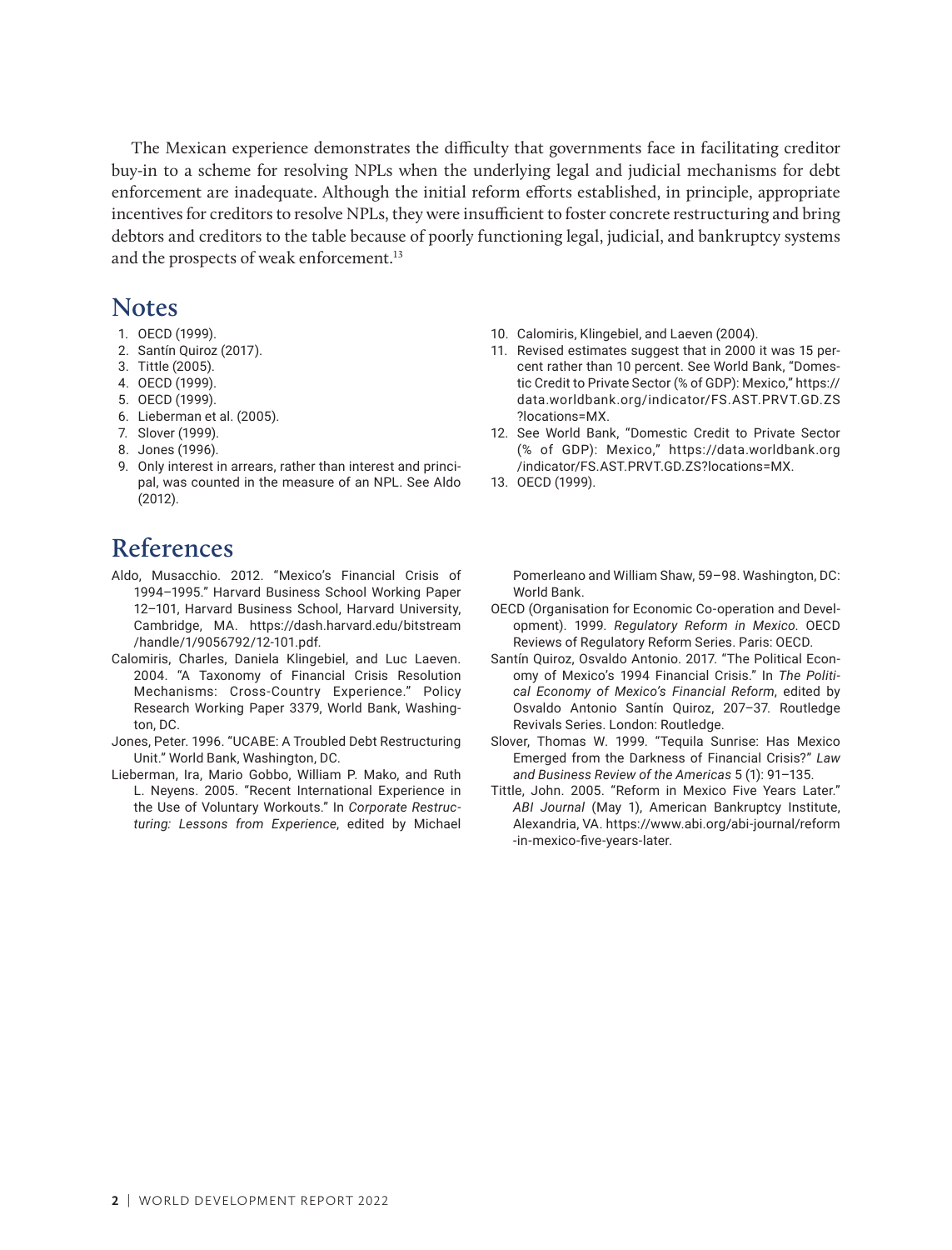#### **Annex 3B**

# **Using data and technology to improve court performance and to strengthen alternative dispute resolution**

#### Using data to reduce court adjournments

An adjournment describes the situation in which a judge orders that court proceedings be delayed to a later point in time. There are many sensible reasons why adjournments occur—for example, the unavailability of a key witness, the need to gather further evidence, or the need to set aside time to resolve certain issues preliminary to the main dispute. However, added together, adjournments can become a substantial source of delay and wasted cost, particularly in emerging economies.<sup>1</sup>

In partnership with the Kenyan judiciary and McGill University, the World Bank team supporting Data and Evidence for Justice Reform (DE JURE) as part of Development Impact Evaluation (DIME) used the large amount of data produced by administrative courts in Kenya to promote a reduction in court adjournments, which were creating large case backlogs. The partnership team examined key performance indicators on each court to identify the top three reasons for adjournments. The team's onepage feedback reports included the performance information and conclusions. The team then studied whether this simplified, action-oriented information could reduce adjournments and improve judicial performance.

In a randomized controlled trial across all 124 court stations in Kenya, the team compared the impacts of sharing the feedback reports only with judges and supervisors and sharing the reports with court user committees as well. The latter were acting as an additional accountability mechanism. The team found that sharing the feedback reports with the court user committees lowered the number of adjournments by 17 percent over a four-month period and increased the number of cases resolved. It then concluded that the reports are more effective if both the tribunals and the court user committees receive them.

Sharing performance information with courts may be effective in improving efficiency, but it is particularly effective if the information is also shared with court stakeholders and civil society. The results were viewed as proof of the concept that the way data are utilized to provide information to judicial actors can reduce adjournments and increase the speed of judicial resolution and that this has a downstream impact on the economic outcomes among citizens and firms, including wages (figure 3B.1).

In Chile, where the COVID-19 pandemic has led to an increase in adjournments and case backlogs, the World Bank's DIME DE JURE team has been examining whether the way information is presented to courts matters. In partnership with the Department of Institutional Development of the Chilean judiciary, the team has been using the electronic Quantum platform to encourage court managers to identify ways to improve court performance. Quantum displays comprehensive indicators on court performance, such as the number of cases filed, the case clearance rate, the average duration of cases decided within one month, and the percentage of cases heard. It also allows users to compare performance across courts in a same jurisdiction. Following the launch of Quantum in 2018, take-up was limited: 20 percent of court managers never logged on, and for those who did there was an average of only 20 log-ins per court manager over 14 months. The platform was technologically well developed and rich in information, yet it was unclear what impact the platform had on the management and efficiency of courts.

During the research, the DE JURE team evaluated the impact of the new information on judges and court administrators in family courts in Chile by embedding an experiment in the Quantum platform. During the experiment, the team tested three new versions of the dashboard used to provide information in different ways to the courts: (1) one-third of the courts received the control or placebo dashboard,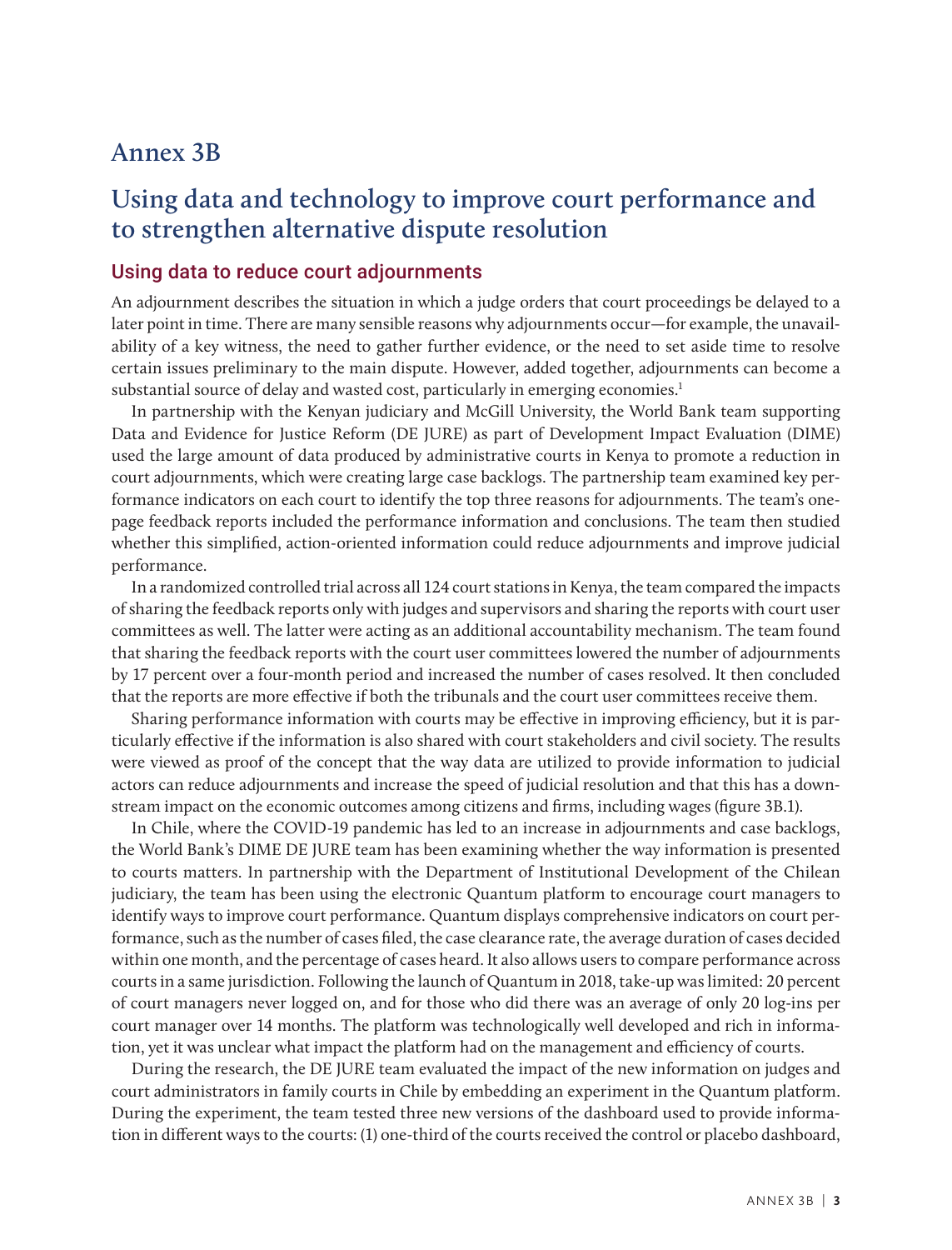

**Figure 3B.1** Impacts of sharing court performance feedback reports on wages and case delays, Kenya

*Source:* World Bank, DIME DE JURE (Development Impact Evaluation, Data and Evidence for Justice Reform) project, "Data Science for Justice: Evidence from a Randomized Judicial Reform in the Kenyan Judiciary."

*Note:* Panels a and b show the impact of the dissemination of the one-page feedback reports in the randomized controlled trial in Kenya. Panel a shows the impact on the wages of individuals in the Kenyan Continuous Household Survey. Panel b shows the impact on case delays in the 124 court stations measured. The trial (in January 2019) involved providing the one-page reports only to judges or to judges and court user committees (so that the judges were, in effect, accountable to others), and correlates with a reduction in the volume of external adjournments, compared to either doing nothing or only providing feedback to judges. Judge-only dissemination is labeled "information," and judge plus court user committee dissemination is labeled "information + accountability."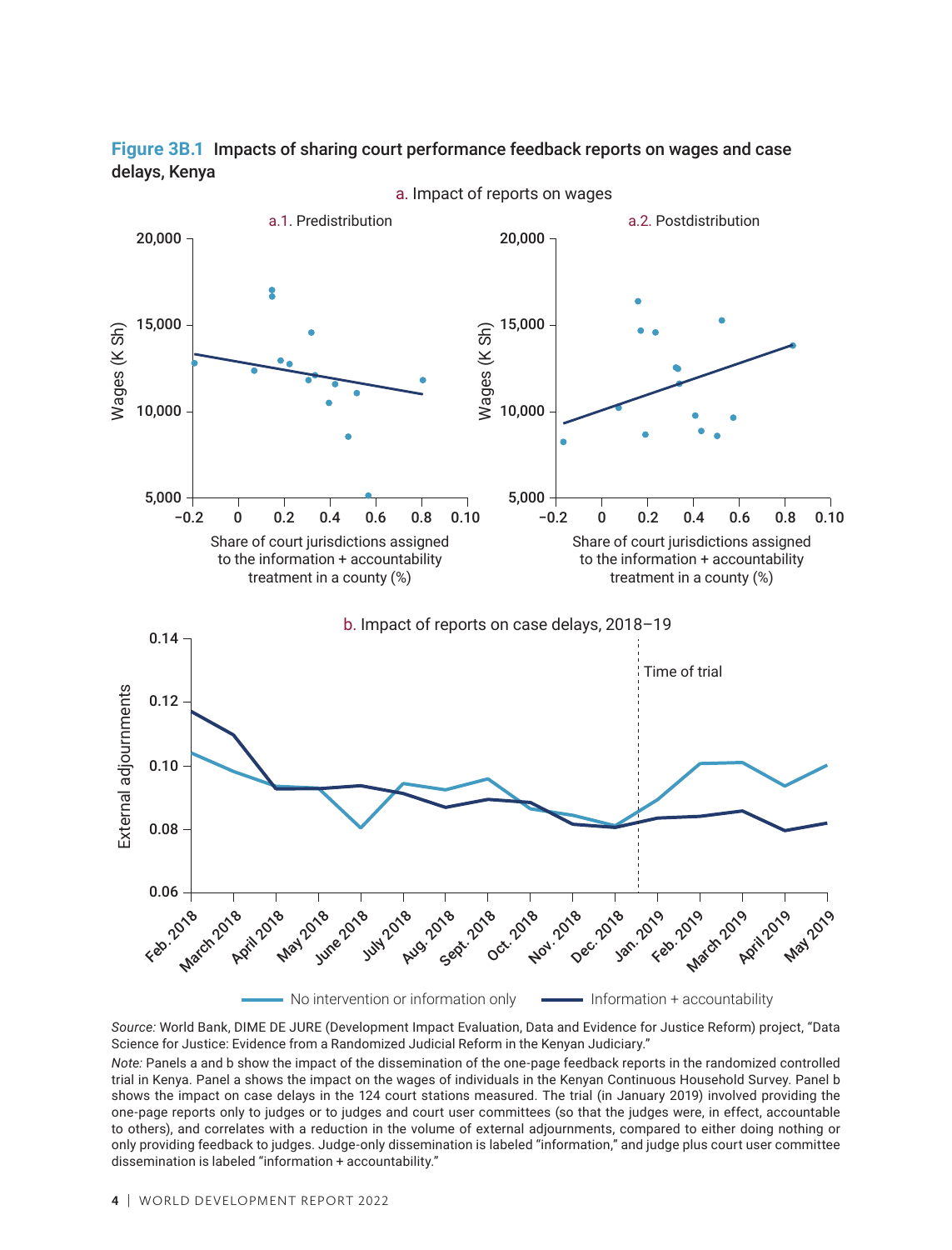which shows statistics on tribunal performance, without any comparisons or data-driven pop-ups; (2) another third received access to a new, improved dashboard that summarizes the main statistics and compares individual courts with a reference group of courts; and (3) the remaining third received access to the new dashboard, but also to a pop-up that highlights three performance indicators, one of which shows the tribunal that performed the best during the previous month on each indicator (that is, revealing its main strength), while the other two indicators show which tribunals had performed the worst (that is, revealing its main weaknesses) during the previous month relative to similar courts.

Preliminary results show that the new dashboard with or without the pop-up for comparison improved court performance according to key efficiency indicators, such as the rate of the timely resolution of cases and the case clearance rate. The pop-up that compared the top and bottom areas of a tribunal's performance relative to the performance of other courts was associated with improvements that were similar to the improvements generated through the new dashboard, although it was also associated with a reduction in log-ins into the platform. The team concluded that this reduction in log-ins indicated that tribunals prefer that they not be compared with other tribunals, especially on indicators showing areas in which they underperform. Overall, the experiment proved that the new, redesigned dashboard improved the efficiency of family courts in Chile. It also demonstrated that the way performance information is displayed and shared with courts can directly influence the timely resolution of disputes among parties.

#### Using technology to improve court-annexed mediation

Court-annexed mediation (mediation provided by courts as part of court proceedings) promises to speed up the resolution of disputes, reduce the cost of access to judicial institutions, and provide space for parties to find creative solutions to their grievances. However, there is limited research on the potential of technological innovations to enhance the efficiency and productivity of mediators and the downstream impact on the resolution of disputes between parties.

In partnership with the Kenyan court-annexed mediation team, the World Bank's DIME DE JURE team is testing Cadaster, an open-source, web-based data management and analytics platform that aims to support the decision-making process in court-annexed mediation. In addition to an Excel-like user interface for data structure definition and entry, Cadaster contains a dashboard for real-time performance monitoring that is able to issue alerts if metrics cross preset thresholds. The platform allows any mediation team to monitor mediator performance across the country. The data it produces can guide management decisions on mediator accreditation and the assignment of disputes to mediators.

In many mediation systems, mediators are assigned to cases randomly by managers or administrators. Mediator performance in case resolution is not tracked in any consistent, systematic manner. However, if a mediator is observed to be particularly successful in certain types of cases, machine learning has the potential to be more accurate in assigning such cases to the mediator. Cadaster includes this innovative feature. Using historical information on each mediator and their past performance across different types of cases, the Cadaster algorithm can determine which mediator would be better suited to take on a particular case. By relying on technology and machine learning, Cadaster can thus improve the capacity of parties to reach reasonable agreements and the timely resolution of disputes.

In partnership with the Ministry of Justice and Human Rights of Peru, the DE JURE team has been testing the impact of another web-based, data-driven platform, the Conciliator App, which is aimed at enhancing the efficiency of individual mediators and the mediator process in Peru. The Conciliator App provides easy-to-use, in-depth visual and textual analysis of the legal services offered by mediation centers and informs mediators about their performance. Users of the app, who include mediators and supervisors, can view key metrics on the performance of individual mediators, mediation centers, or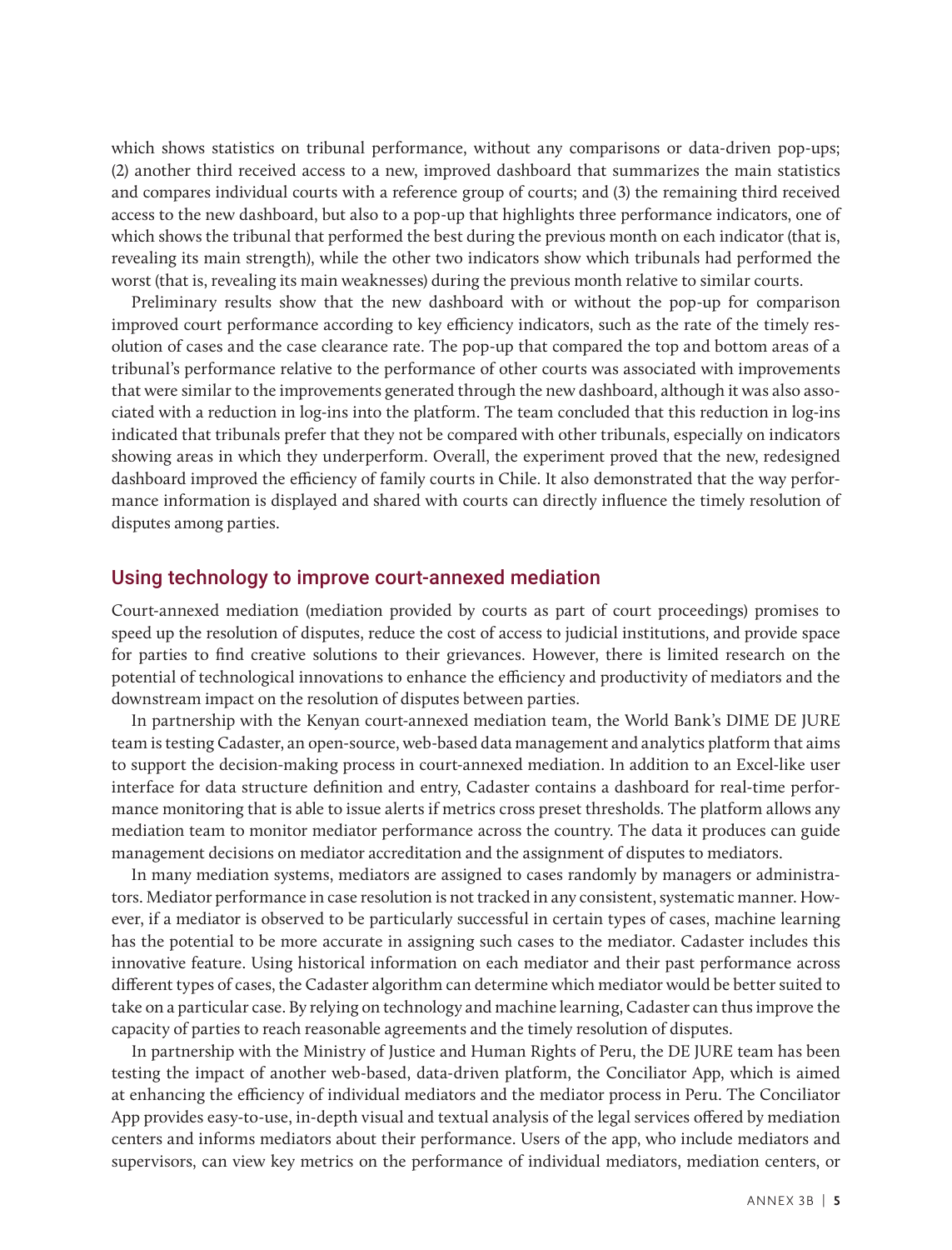the entire network of mediation services through dashboards. Mediators can also use the app to share questions and strategies with their colleagues on how to handle a particular type of case. Providing mediators with rolling performance reviews can increase the significance of outlier characteristics, such as unusually lengthy average resolution times relative to those of colleagues. The reviews are an effort to raise the awareness of mediators of their own abilities, making them better self-managers who can proactively address shortcomings, disseminate effective strategies, and prioritize casework that optimizes their limited time. Furnishing managers with real-life, granular data on employee performance can enable efficient allocation of resources and assignment of tasks.

Through randomized controlled trials, the DE JURE team is examining the impact of these apps on the efficiency and quality of mediation. These innovations have the potential to improve the performance of mediators and the success of alternative dispute resolution mechanisms throughout the world. Courts and mediation agencies could use the technology to reduce the number of cases that are backlogged in courts, improve the efficiency with which such cases are resolved, and raise the satisfaction and economic outcomes of the parties involved in disputes. These opportunities are particularly promising because of the increased availability of administrative data, which make them feasible in many countries.

#### **Note**

1. Laws (2016).

#### **Reference**

Laws, Edward. 2016. "Addressing Case Delays Caused by Multiple Adjournments." GSDRC, Australia. [https://](https://assets.publishing.service.gov.uk/media/57a9c983e5274a0f6c000006/HDQ1374.pdf) [assets.publishing.service.gov.uk/media/57a9c983e](https://assets.publishing.service.gov.uk/media/57a9c983e5274a0f6c000006/HDQ1374.pdf) [5274a0f6c000006/HDQ1374.pdf](https://assets.publishing.service.gov.uk/media/57a9c983e5274a0f6c000006/HDQ1374.pdf).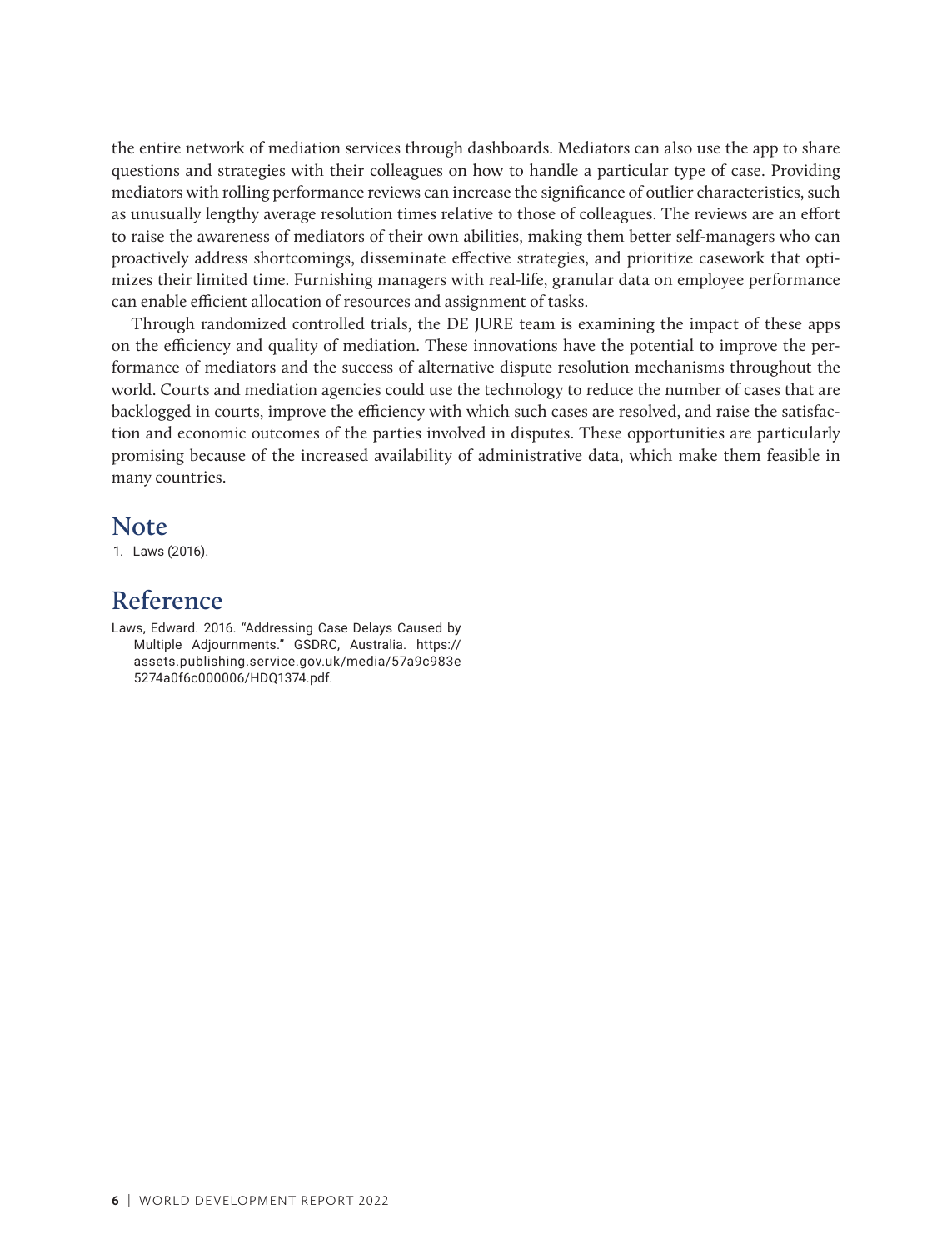## **Annex 3C**

# **Alternative dispute resolution and insolvency**

Insolvency has historically been a court-led process. Even though courts have increasingly adopted alternative dispute resolution (ADR) methods over the past 30 years, this trend has been slow to permeate insolvency proceedings relative to other areas of jurisprudence, where mediation is booming. In 2016, the European Commission described mediation in insolvency as underdeveloped.<sup>1</sup> But that has begun to change. This change is in part a function of the growing evidence that, under the appropriate circumstances, mediation can be successful in the insolvency context and in part a function of deliberate policy actions to facilitate and develop ADR processes.2

The United States adopted mediation in insolvency early on. In 1986, the Bankruptcy Court for the Southern District of California established a mediation program. The first prominent case in which the program was used arose in 1990 when Greyhound Lines entered into bankruptcy. The company was beset by thousands of claims of personal injury and property damage, and so it created a mediation plan to resolve these claims efficiently out of court. In 1998, with enactment of the Alternative Dispute Resolution Act, all civil proceedings in a US federal court (all bankruptcy proceedings are under federal jurisdiction) had to be allowed to undergo mediation. Some jurisdictions built on this foundation by making it mandatory for mediation to be attempted in all cases, such as in Delaware in 2004.<sup>3</sup>

The United Nations Convention on International Settlement Agreements Resulting from Mediation entered into force on September 12, 2020. Also known as the Singapore Convention on Mediation or the Singapore Convention, it facilitates and harmonizes the international approach to enforcing agreements reached in the course of mediation. Experts suggest it may facilitate the role of mediation in a crossborder restructuring and insolvency context because in signatory jurisdictions mediated settlements will now have teeth, allowing mediation to become harnessed effectively in various stages of crossborder insolvency and restructuring processes.4

Arbitration—a more formal version of dispute resolution that is led by a third party with a greater capacity for ruling on the factual matters in a case—is becoming a more frequent component of insolvency frameworks. The insolvency law in Chile, which has been in force since 2014, provides for arbitration in liquidation or reorganization proceedings. The arbitration pathway may be sought by debtors or creditors and may cover all aspects of a proceeding.<sup>5</sup> Meanwhile, in the United States Chapter 11, Subchapter V, was introduced in February 2019 to enable small businesses to conduct a streamlined reorganization. The original debt limit in Subchapter V was \$2,725,625, but the limit was raised to \$7,500,000 as part of the COVID-19 relief legislation.

Schemes that have a degree of court involvement but enable flexible resolution of bankruptcy disputes out of court are also becoming more common. The World Bank's *Toolkit for Out-of-Court Workouts,*  updated in 2022 and retitled *Toolkit for Corporate Workouts,* is a comprehensive guide to the full range of such schemes.<sup>6</sup> In Europe, this trend will continue, in particular at the pre-insolvency stage, in line with European Union (EU) Restructuring Directive 2019/1023, which obliges EU member states to rely on pre-insolvency restructuring schemes. For example, the insolvency law in France provides for two special procedures: the ad hoc mandate and conciliation. The French system includes incentives to support restructuring negotiations out of court.<sup>7</sup> Amendments to Greece's insolvency law (Law 4469/2017), which was passed in 2017, provide for a voluntary restructuring scheme that occurs out of court.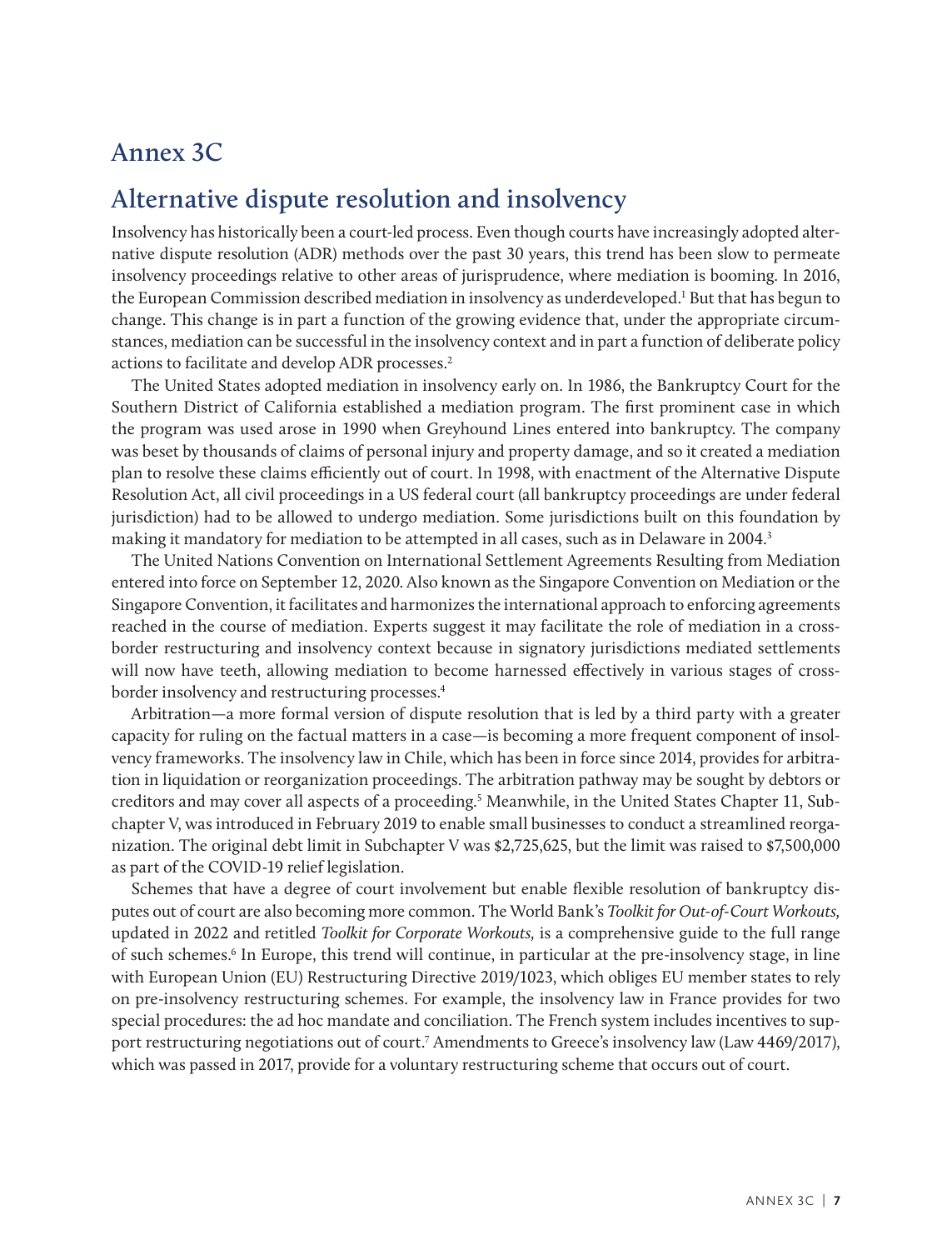Other recent examples of initiatives in mediation or arbitration processes are the following:

- Section 12-A of India's Commercial Courts, Commercial Division, and Commercial Appellate Division of High Court (Amendment) Ordinance, 2018, prevents the filing of any suit relating to a commercial dispute under the act (unless it involves urgent interim relief) if the parties have not first utilized the pre-institutional mediation mechanism. This applies to insolvency proceedings.
- Insolvency Law 2020, section 118, adopted in Myanmar in 2020, permits the appointment of a mediator or rehabilitation adviser to mediate disputes arising in the course of a company's rehabilitation.
- In Bosnia and Herzegovina, the Center for Financial and Credit Counseling provides mediation services for overindebted micro-, small, and medium enterprises.<sup>8</sup>

#### **Notes**

- 1. EC (2016).
- 2. Heath (2021) has canvassed case studies of large, high-profile, successful mediations.
- 3. Jokubauskas (2017).
- 4. Grassgreen and Atkins (2021).
- 5. Ley No. 20.720, Ley de Reorganización y Liquidación de Empresas y Personas (Law 20.720, law for the

reorganization and liquidation of assets of companies and individuals).

- 6. World Bank (2016, 2022).
- 7. An example is the médiateur du crédit (credit mediator), an ombudsman assisting debtors in negotiations with creditors.
- 8. Menezes, Mocheva, and Shankar (2020).

## **References**

- EC (European Commission). 2016. "Report from the Commission to the European Parliament, the Council, and the European Economic and Social Committee on the Application of Directive 2008/52/EC of the European Parliament and of the Council on Certain Aspects of Mediation in Civil and Commercial Matters." Document COM(2016) 542 final, European Commission, Brussels. [https://eur-lex.europa.eu/legal-content/EN/TXT](https://eur-lex.europa.eu/legal-content/EN/TXT/PDF/?uri=CELEX:52016DC0542&from=EN) [/PDF/?uri=CELEX:52016DC0542&from=EN](https://eur-lex.europa.eu/legal-content/EN/TXT/PDF/?uri=CELEX:52016DC0542&from=EN).
- Grassgreen, Debra, and Scott Atkins. 2021. "The Use of Mediation to Improve Global Restructuring Outcomes in a Post-Pandemic World." *Global Restructuring Review.* https://globalrestructuringreview.com/mediation [/the-use-of-mediation-improve-global-restructuring](https://globalrestructuringreview.com/mediation/the-use-of-mediation-improve-global-restructuring-outcomes-in-post-pandemic-world) [-outcomes-in-post-pandemic-world](https://globalrestructuringreview.com/mediation/the-use-of-mediation-improve-global-restructuring-outcomes-in-post-pandemic-world).
- Heath, Paul. 2021. "Mediation in the Context of Cross Border Insolvency Disputes." Paper presented at INSOL International event, "The UNCITRAL Cross Border Model Law and Mediation: Panaceas for International Restructurings?," Singapore, September 6–10, 2021. [ht tps://www.insol.org/getmedia/195de333-b327](https://www.insol.org/getmedia/195de333-b327-4958-9f33-8080e316c30b/FINAL-Singapore-Mediation-Convention-Week-Paper.pdf) [-4958-9f33-8080e316c30b/FINAL-Singapore-Mediation](https://www.insol.org/getmedia/195de333-b327-4958-9f33-8080e316c30b/FINAL-Singapore-Mediation-Convention-Week-Paper.pdf) [-Convention-Week-Paper.pdf](https://www.insol.org/getmedia/195de333-b327-4958-9f33-8080e316c30b/FINAL-Singapore-Mediation-Convention-Week-Paper.pdf).
- Jokubauskas, Remigijus. 2017. "Alternative Dispute Resolution in Insolvency Disputes." Societal Studies 9 (2): 244–65.[https://ojs.mruni.eu/ojs/societal-studies/article](https://ojs.mruni.eu/ojs/societal-studies/article/view/4774) [/view/4774.](https://ojs.mruni.eu/ojs/societal-studies/article/view/4774)
- Menezes, Antonia Preciosa, Nina Mocheva, and Sagar Siva Shankar. 2020. "'Under Pressure': Integrating Online Dispute Resolution Platforms into Preinsolvency Processes and Early Warning Tools to Save Distressed Small Businesses." *Vikalpa* 45 (2): 79–92. [https://journals.sagepub.com/doi/pdf/10.1177](https://journals.sagepub.com/doi/pdf/10.1177/0256090920941813) [/0256090920941813](https://journals.sagepub.com/doi/pdf/10.1177/0256090920941813).
- World Bank. 2016. *A Toolkit for Out-of-Court Workouts.*  Washington, DC: World Bank. https://openknowledge .worldbank.org/handle/10986/28953.
- World Bank. 2022. *A Toolkit for Corporate Workouts.* Washington, DC: World Bank. http://documents.worldbank .org/curated/en/982181642007438817/A-Toolkit-for -Corporate-Workouts.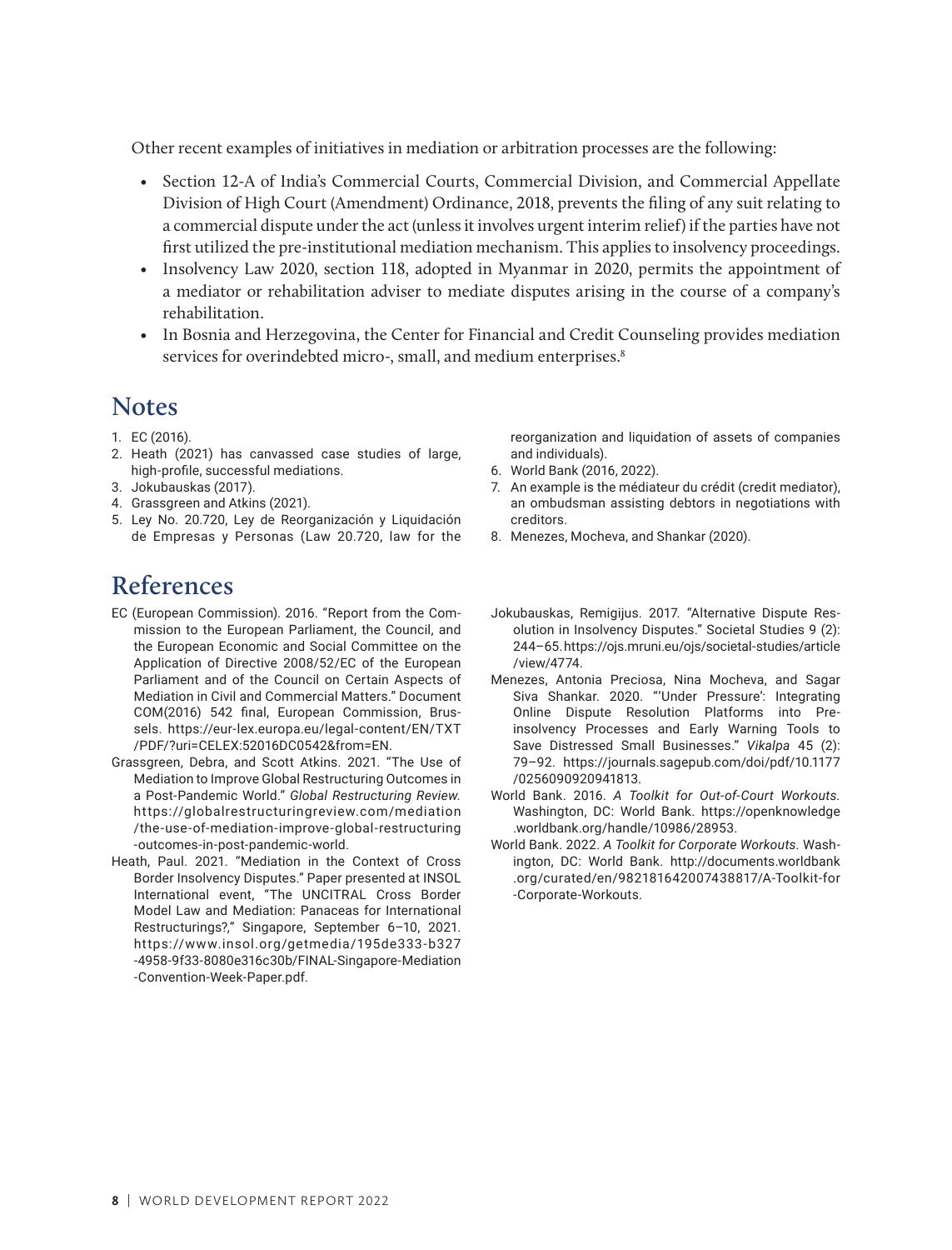#### **Annex 3D**

# **Lessons learned from MSME insolvency reform during the Asian financial crisis**

Firms in Southeast Asian countries experienced widespread debt distress in the late 1990s and early 2000s—distress reflected in nonperforming loan (NPL) ratios that exceeded 40 percent in some jurisdictions (figure 3D.1). Micro-, small, and medium enterprises (MSMEs) faced the unavailability of credit or inaccessibly high interest rates. In Indonesia, the number of MSMEs fell by about 7 percent between 1997 and 1998 and did not return to their former levels until 2000.<sup>1</sup> In Thailand, 1998 saw a greater proportion of MSMEs than large enterprises reduce their number of employees (55 percent versus 45 percent).2

In response, countries adopted various reform measures. For example, Malaysia took an approach that was segmented by firm size and characterized by a (relatively) interventionist regulator. Medium and large debt cases were managed by a government agency and asset management company, while smaller cases were left for banks to resolve.<sup>3</sup> The Corporate Debt Restructuring Committee (CDRC) was established to provide a forum and framework for debt workouts.4 The CDRC handled large cases involving either high debt levels or multiple creditors. The requirements for creditor agreement were lowered, and, in some cases, an asset management company intervened to buy out dissenting creditors.<sup>5</sup> The CDRC was ultimately successful in resolving 57 cases involving a total debt of RM 45.8 billion.<sup>6</sup> The central bank also used persuasion and its soft power to apply pressure on holdout creditors.7

The Republic of Korea deployed a segmented approach as well in which the restructuring framework was effectively reserved for large debtors in the early phase of their crisis. A select group of complex cases—firms with a substantial debt level or firms with a complex organizational structure—went through formal court insolvency proceedings. The widespread creditor buy-in was facilitated by strong regulators. In July 1998, 210 local financial institutions, including banks, insurance companies, investment trust companies, and merchant banking corporations, signed a corporate restructuring agreement, encouraged by the Financial Supervisory Commission.<sup>8</sup> By the end of 2000, of the 108 companies that had entered a workout process as a result of the July 1998 commitments, 36 had exited the process and



#### **Figure 3D.1** Nonperforming loans, selected Asian countries, 1998–2005

*Source:* Lee and Rosenkranz 2019. *Note:* NPLs = nonperforming loans.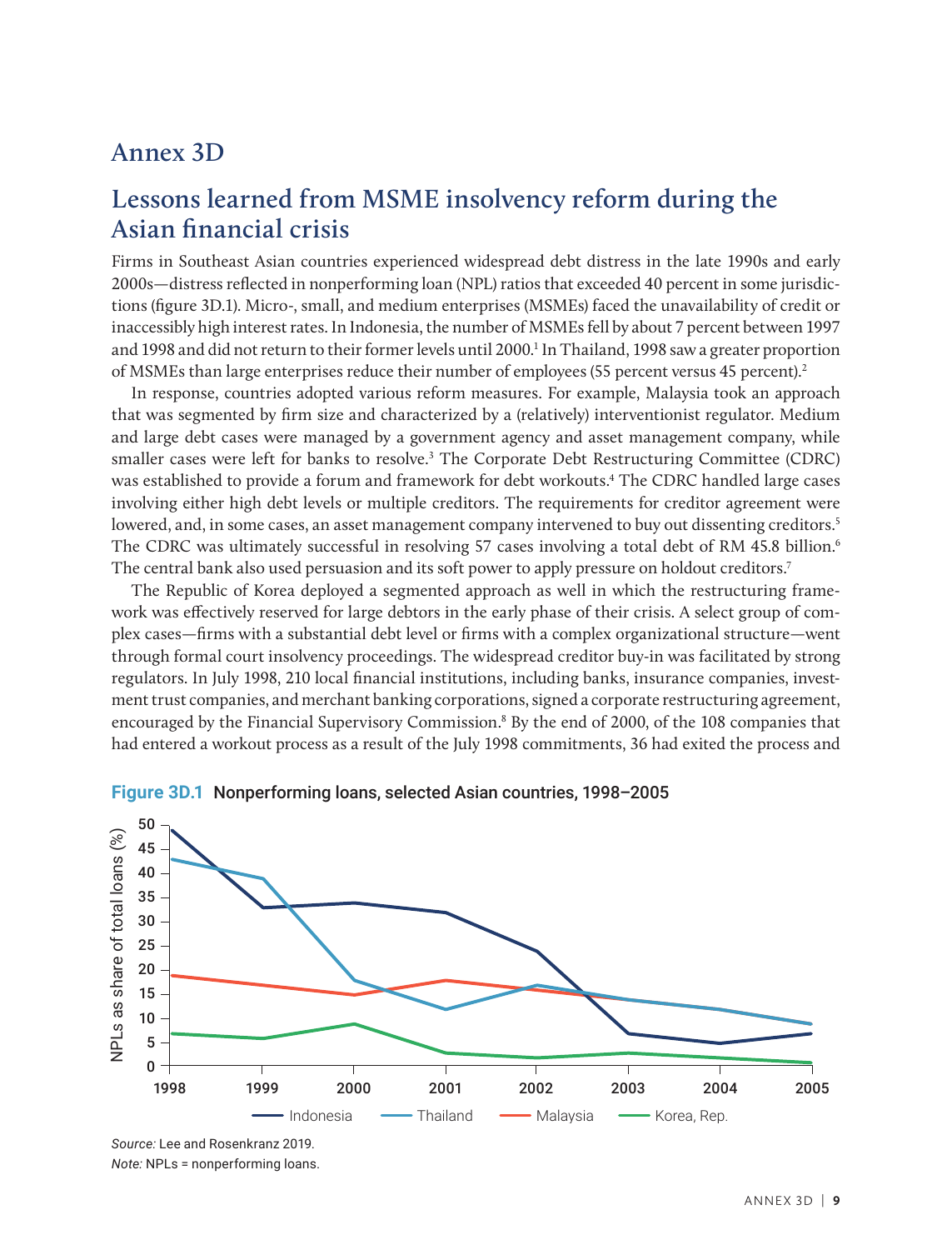resumed ordinary operations.<sup>9</sup> Smaller, simpler companies were subject to more lenient arrangements in which creditors were encouraged, and in some instances required, to extend loan terms or provide a grace period for initial nonrepayment. But this approach at first failed to bring down the bankruptcy rate among small and medium enterprises (SMEs), which rose from 14.0 percent in 1996 to 39.9 percent in 1997 and 38.0 percent in 1998.10

Thailand's approach went through stages, beginning with a consensual debt resolution scheme involving creditors and debtors and subsequently turning to more targeted and intrusive measures. One of the measures introduced was a simplified restructuring framework for MSMEs. The Corporate Debt Restructuring Advisory Committee, formed in June 1998, introduced a simplified process to reach agreements within 45 days and identified 12,000 cases for follow-up. Of those cases, 74 percent had been completed or were in process of completion by the end of 2001.11 The Bank of Thailand also set targets for financial institutions to resolve 15,000 SME cases each month. In practice, about 12,000 were resolved. Of the Southeast Asian jurisdictions, Thailand did the least to address restructuring, and the country did not enforce any changes in management. This approach is attributed to deficiencies in the formal insolvency framework and the lack of political will to force change in large companies.12

A comparison of the Thai reforms with others in Southeast Asia reveals that the Thai reforms resulted in the most rapid reduction in NPL ratios (figure 3D.1). However, there was a long tail, and ratios remained above 10 percent until 2005. Only 48 percent of NPLs in Thailand were resolved by mid-2003. By contrast, 77 percent of the debt referred to Malaysia's CDRC had been resolved by that time. In Korea, by mid-2003 restructuring agreements had been reached for about 80 percent of registered cases, representing about 95 percent of the total (corporate) debt. The absence of substantive restructuring of large companies in Thailand likely delayed resolution.

#### **Notes**

- 1. Tambunan (2019).
- 2. Bakiewicz (2005).
- 3. Mako (2005).
- 4. Mako (2005).
- 5. Mako (2005).
- 6. See the CDRC website, [https://www.cdrc.my.](https://www.cdrc.my/)

# **References**

- Akama, Hiroshi, Kunihisa Noro, and Hiroko Tada. 2003. "Financial and Corporate Restructuring in South Korea." Bank of Japan Research Paper 2003-06-20, International Department, Bank of Japan, Tokyo. [https://www](https://www.boj.or.jp/en/research/brp/ron_2003/data/ron0306b.pdf) [.boj.or.jp/en/research/brp/ron\\_2003/data/ron0306b](https://www.boj.or.jp/en/research/brp/ron_2003/data/ron0306b.pdf) [.pdf.](https://www.boj.or.jp/en/research/brp/ron_2003/data/ron0306b.pdf)
- Bakiewicz, Anna. 2005. "Small and Medium Enterprises in Thailand: Following the Leader." *Asia and Pacific Studies* 2 (January): 131–51. [https://www.researchgate](https://www.researchgate.net/publication/274376672_ASIA_PACIFIC_STUDIES_SMALL_AND_MEDIUM_ENTERPRISES_IN_THAILAND_FOLLOWING_THE_LEADER) [.net/publication/274376672\\_ASIA\\_PACIFIC\\_STUDIES](https://www.researchgate.net/publication/274376672_ASIA_PACIFIC_STUDIES_SMALL_AND_MEDIUM_ENTERPRISES_IN_THAILAND_FOLLOWING_THE_LEADER) [\\_SMALL\\_AND\\_MEDIUM\\_ENTERPRISES\\_IN](https://www.researchgate.net/publication/274376672_ASIA_PACIFIC_STUDIES_SMALL_AND_MEDIUM_ENTERPRISES_IN_THAILAND_FOLLOWING_THE_LEADER) [\\_THAILAND\\_FOLLOWING\\_THE\\_LEADER.](https://www.researchgate.net/publication/274376672_ASIA_PACIFIC_STUDIES_SMALL_AND_MEDIUM_ENTERPRISES_IN_THAILAND_FOLLOWING_THE_LEADER)
- Claessens, Stijn. 2005. "Policy Approaches to Corporate Restructuring around the World: What Worked, What Failed." In *Corporate Restructuring: Lessons from Experience*, edited by Michael Pomerleano and William Shaw, 11–58. Washington, DC: World Bank. https://openknowledge.worldbank.org/bitstream [/handle/10986/7373/344150PAPER0Co101Official](https://openknowledge.worldbank.org/bitstream/handle/10986/7373/344150PAPER0Co101Official0use0only1.pdf?sequence=1&isAllowed=y) [0use0only1.pdf?sequence=1&isAllowed=y.](https://openknowledge.worldbank.org/bitstream/handle/10986/7373/344150PAPER0Co101Official0use0only1.pdf?sequence=1&isAllowed=y)
- 7. Mako (2005).
- 8. Akama, Noro, and Tada (2003); Shaw (2005).
- 9. Mako (2002).
- 10. Gregory, Harvie, and Lee (2002).
- 11. Claessens (2005).
- 12. Mako (2005).
- Gregory, Gary, Charles Harvie, and Hyun-Hoon Lee. 2002. "Korean SMEs in the Wake of the Financial Crisis: Strategies, Constraints, and Performance in a Global Economy." Economics Working Paper WP 02-12, Department of Economics, University of Wollongong, Wollongong, Australia. [https://ro.uow.edu.au/commwk](https://ro.uow.edu.au/commwkpapers/58) [papers/58.](https://ro.uow.edu.au/commwkpapers/58)
- Lee, Junkyu, and Peter Rosenkranz. 2019. "Nonperforming Loans in Asia: Determinants and Macrofinancial Linkages." ADB Economics Working Paper 574, Asian Development Bank, Manila. [https://www.adb.org/sites](https://www.adb.org/sites/default/files/publication/490606/ewp-574-nonperforming-loans-asia-determinants.pdf) [/default/files/publication/490606/ewp-574](https://www.adb.org/sites/default/files/publication/490606/ewp-574-nonperforming-loans-asia-determinants.pdf) [-nonperforming-loans-asia-determinants.pdf](https://www.adb.org/sites/default/files/publication/490606/ewp-574-nonperforming-loans-asia-determinants.pdf).
- Mako, William P. 2002. "Corporate Restructuring and Reform: Lessons from Korea." In *Korean Crisis and Recovery*, edited by David T. Coe and Se-Jik Kim, 203–28. Washington, DC: International Monetary Fund; Sejong, Republic of Korea: Korea Institute for International Economic Policy. [https://doi.org/10.5089](https://doi.org/10.5089/9781589060685.072) [/9781589060685.072.](https://doi.org/10.5089/9781589060685.072)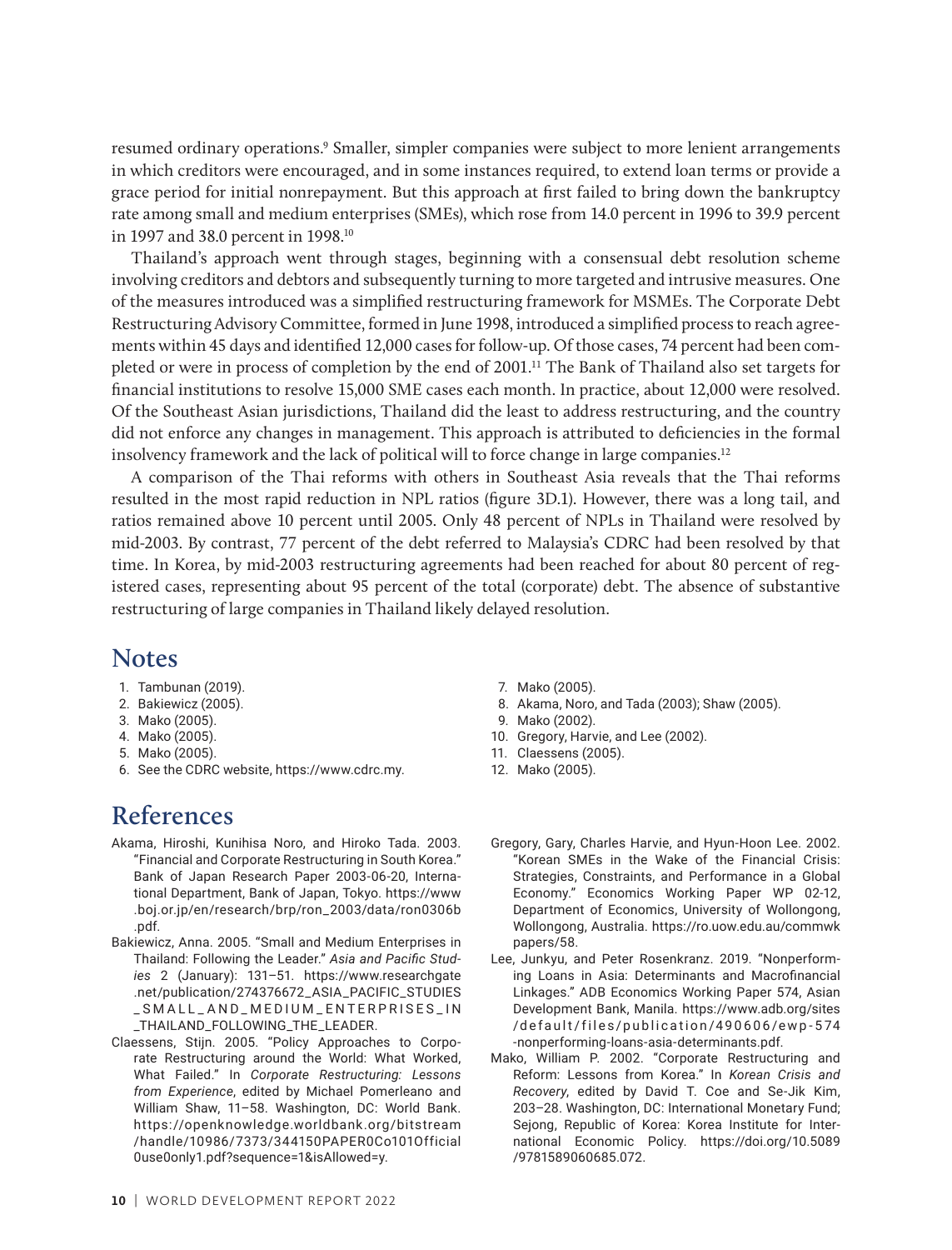- Mako, William P. 2005. "Emerging-Market and Crisis Applications for Out-of-Court Workouts: Lessons from East Asia, 1998–2001." In *Corporate Restructuring: Lessons from Experience*, edited by Michael Pomerleano and William Shaw, 99–125. Washington, DC: World Bank. [ht tps://openknowledge.worldbank.org/bits tream](https://openknowledge.worldbank.org/bitstream/handle/10986/7373/344150PAPER0Co101Official0use0only1.pdf?sequence=1&isAllowed=y) [/handle/10986/7373/344150PAPER0Co101Official](https://openknowledge.worldbank.org/bitstream/handle/10986/7373/344150PAPER0Co101Official0use0only1.pdf?sequence=1&isAllowed=y) [0use0only1.pdf?sequence=1&isAllowed=y.](https://openknowledge.worldbank.org/bitstream/handle/10986/7373/344150PAPER0Co101Official0use0only1.pdf?sequence=1&isAllowed=y)
- Shaw, William. 2005. "War Stories from the Crisis." In *Corporate Restructuring: Lessons from Experience*, edited by Michael Pomerleano and William Shaw, 5–6.

Washington, DC: World Bank. [https://openknowledge](https://openknowledge.worldbank.org/bitstream/handle/10986/7373/344150PAPER0Co101Official0use0only1.pdf?sequence=1&isAllowed=y) [.worldbank.org/bitstream/handle/10986/7373/344150](https://openknowledge.worldbank.org/bitstream/handle/10986/7373/344150PAPER0Co101Official0use0only1.pdf?sequence=1&isAllowed=y) [PAPER0Co101Official0use0only1.pdf?sequence=1&is](https://openknowledge.worldbank.org/bitstream/handle/10986/7373/344150PAPER0Co101Official0use0only1.pdf?sequence=1&isAllowed=y) [Allowed=y](https://openknowledge.worldbank.org/bitstream/handle/10986/7373/344150PAPER0Co101Official0use0only1.pdf?sequence=1&isAllowed=y).

Tambunan, Tulus T. H. 2019. "The Impact of the Economic Crisis on Micro, Small, and Medium Enterprises and Their Crisis Mitigation Measures in Southeast Asia with Reference to Indonesia." *Asia and the Pacific Policy Studies* 6 (1): 19–39. [https://onlinelibrary.wiley.com](https://onlinelibrary.wiley.com/doi/full/10.1002/app5.264) [/doi/full/10.1002/app5.264.](https://onlinelibrary.wiley.com/doi/full/10.1002/app5.264)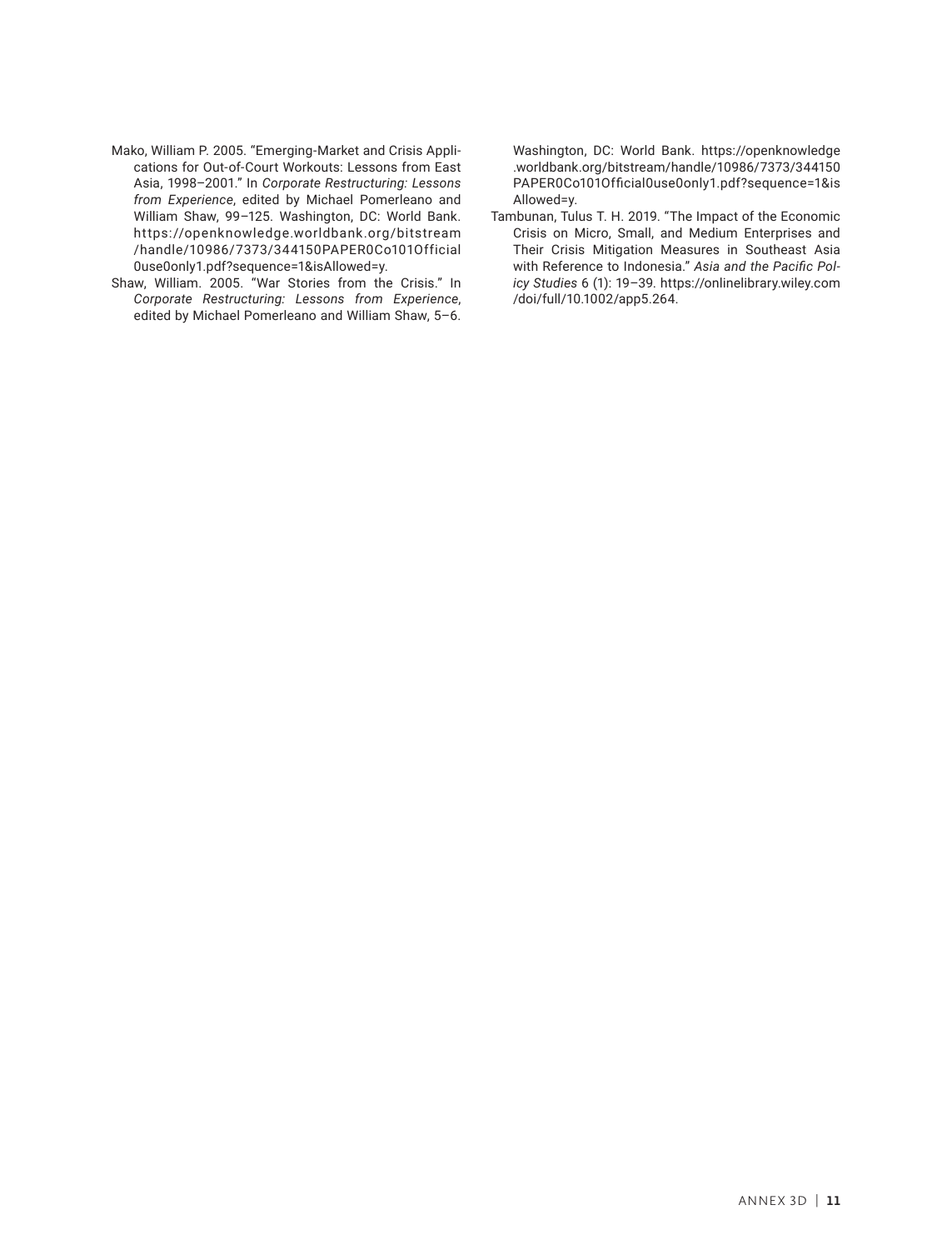#### **Annex 3E**

# **UNCITRAL's "Legislative Guide" and the World Bank's "Principles"**

The Asian financial crisis revealed the critical role that effective insolvency systems can play in preventing elevated bankruptcy rates from leading to widespread financial sector failure. Prior to the crisis, the focus of international efforts on insolvency laws had been limited to the harmonization of the rules on cross-border insolvency. After the crisis, there were substantial efforts to develop and promote global best practice standards and principles on domestic insolvency law. That work continues.

The Financial Stability Board (FSB) is an international institution responsible for monitoring financial stability. The board discharges this function in part by acting as a compendium of standards for financial systems. Insolvency systems are one such standard that falls within this remit because insolvency and creditor and debtor regimes are "fundamental to robust and diverse modes of financial intermediation, responsible access to finance, and financial stability."1 In 2011, following the global financial crisis, the FSB created the Insolvency and Creditor Rights Standard (ICR Standard), which it designated as a key standard for a sound financial system.

The two entities responsible for work on the ICR Standard are the United Nations Commission on International Trade Law (UNCITRAL) and the World Bank. The unified global standard for insolvency is represented by two international instruments: the World Bank's "Principles for Effective Insolvency and Creditor/Debtor Regimes," first published in 2001 and periodically revised thereafter, and the UNCITRAL "Legislative Guide on Insolvency Law," which was first adopted in 2004.

The principles and the legislative guide are complementary despite the substantial changes in form. The principles are concise, covering a wider range of commercial law systems, and they are intended to be sufficiently flexible to be applied in all countries. The legislative guide is more granular, containing specific recommendations for the content of insolvency law and an examination of the various options and approaches.

The year 2021 was an important one for insolvency standard setting. Both the World Bank and UNCITRAL published updates of the respective instruments. The World Bank published revised principles, and UNCITRAL adopted legislative recommendations to be added to its legislative guide.<sup>2</sup> Both updates were entirely focused on micro- and small enterprises (MSEs). Although work on both updates began before onset of the COVID-19 pandemic, that crisis has amplified the importance of insolvency systems that are inclusive of MSEs because MSEs have been disproportionately harmed by the pandemic.

The 2021 World Bank principles and the UNCITRAL legislative guide collectively provide guidelines, principles, and recommendations on an insolvency framework aimed at assisting micro-, small, and medium enterprises (MSMEs) in insolvency. Drawing on these sources, chapter 3 sets out priority areas for reform in the context of the COVID-19 recovery. The principles and legislative guide provide substantial flexibility in how an MSME insolvency framework might be achieved. For example, achieving a simplified liquidation framework might involve establishment of a new stand-alone process for MSMEs, or, alternatively, exempting MSMEs from onerous or inappropriate provisions in the process instituted for large businesses. Governments should also set their own rules for the entities eligible for the simplified process. In any case, it is critical that eligibility criteria be easy to understand and apply.